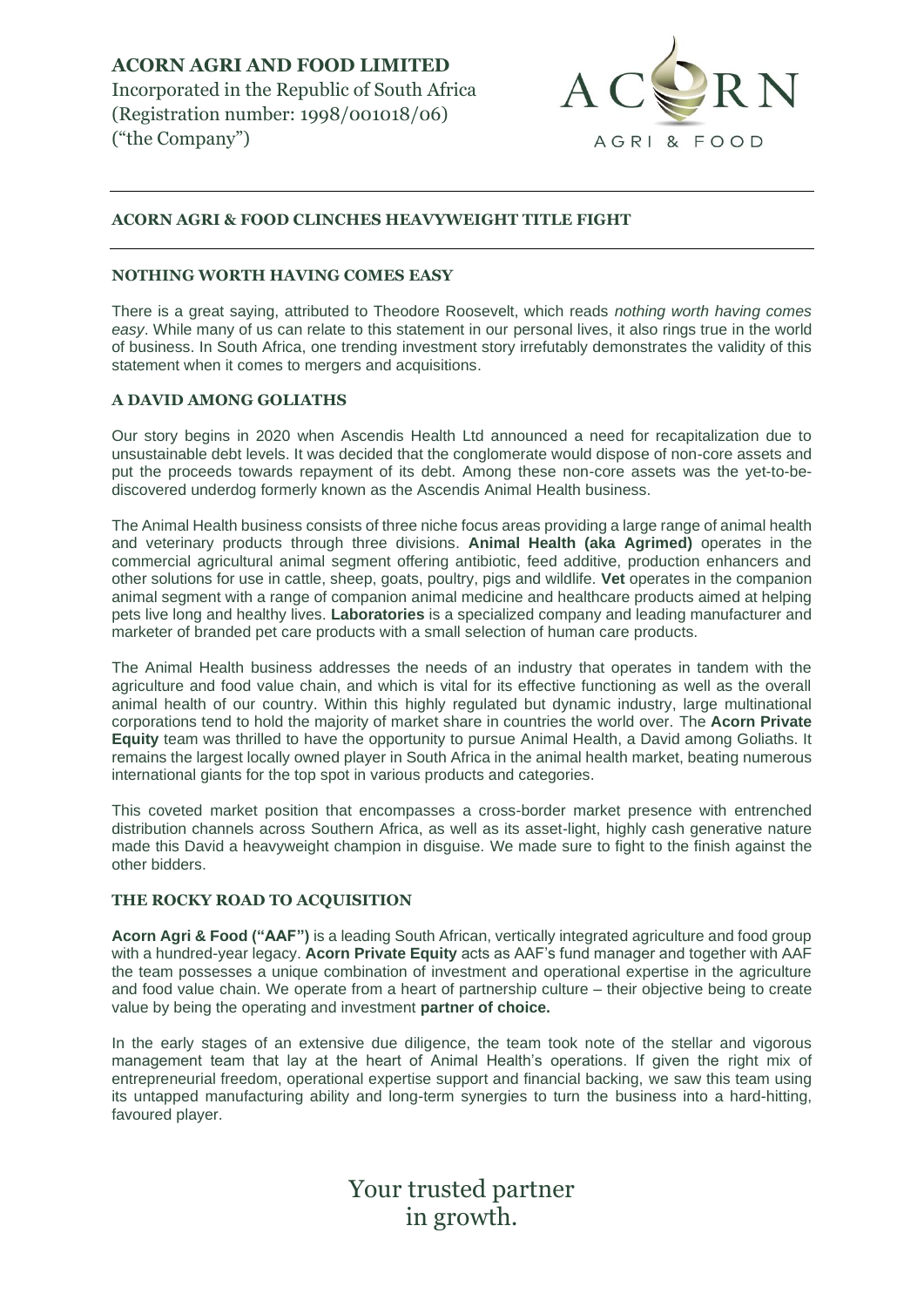The road to acquisition was by no means a smooth one. As with the age-old account of David and Goliath, the odds stacked against **Acorn Private Equity** on more than one occasion. Navigating a transaction that was complicated by changes to the lender group of the seller, a release of security, approval of relevant competition authorities, a part-cash and part-debt financed purchase as well as high levels of public scrutiny tested those involved. However, the team rallied in the face of adversity and lived to tell the tale of a victory hard-won. Carl Neethling, chief investment officer of **Acorn Agri & Food** commented:

*"The transaction is a testament to our investment philosophy of supporting management teams where we invest. Without the support of the Animal Health management team and without my team member, Johan van Zyl's grit and determination, this deal would never have been possible. We lost this deal twice but relationships and dedication prevailed. Ultimately, a great success against all odds."*

After extensive engagement and negotiation with the Animal Health seller, we negotiated a transaction for 100% of the share capital in Animal Health for a cash consideration of c.R767 million, the largest acquisition to date for **Acorn Agri & Food**. This purchase consideration was funded primarily by cash within **Acorn Agri & Food** as well as through debt finance procured.

In the spirit of partnership, **Acorn Agri & Food** facilitated the co-investment of Animal Health's management in the business. This arrangement put 14% of the shares in the hands of Animal Health's management by way of both a financed position and a subscription for shares by senior management. **Acorn Agri & Food** is excited about management's alignment and willingness to commit to the business over the longer term.

## **THE SPOILS OF VICTORY**

After the successful conclusion of the acquisition on 30 November 2021, **Acorn Agri & Food** began a rebranding of the business. The rebranding is leveraging the existing 30 years of brand equity built into the Kyron name and has made the former consolidated Animal Health business now known as **Kyron Group**. **Kyron Group**, with its significant research and development and manufacturing capabilities, now operates through three main divisions, namely **Kyron Laboratories**, **Kyron Animal Health (aka Kyron Agri)**, and **Kyron Vet Rx**.



We have already begun to see the spoils of victory. **Kyron Group** has exceeded expectations and the forecasts set during the acquisition process. On an EBITDA level, the business's actual performance in 2021 came in at a whopping 29% above its forecast. Similarly, the revised 2022 forecast is 12% above the initial 2022 forecast. We have applied a healthy dose of realism to **Kyron Group's** future performance; however, the team is energized and the growth prospects for this business look very attractive.

> Your trusted partner in growth.